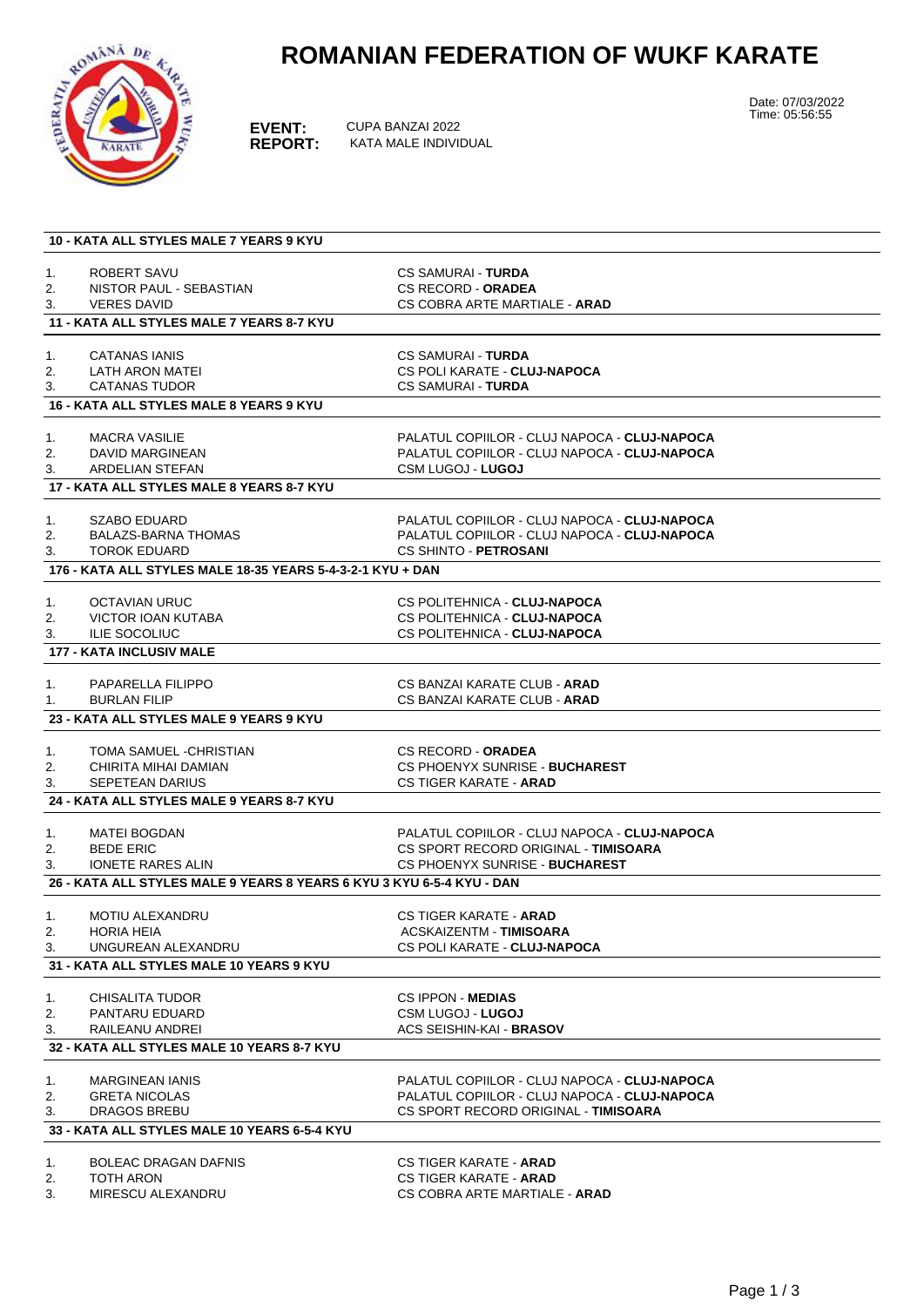

## **ROMANIAN FEDERATION OF WUKF KARATE**

**EVENT:** CUPA BANZAI 2022<br>**REPORT:** KATA MALE INDIVII **REPORT:** KATA MALE INDIVIDUAL Date: 07/03/2022 Time: 05:56:55

|    | 38 - KATA ALL STYLES MALE 11 YEARS 9-8-7 KYU            |                                              |  |  |  |
|----|---------------------------------------------------------|----------------------------------------------|--|--|--|
|    |                                                         |                                              |  |  |  |
| 1. | <b>VISOVAN FRANCESCO</b>                                | CS KAMIZA-DO - SIGHETU MARMATIEI             |  |  |  |
| 2. | <b>BOZGAN LAURENTIU</b>                                 | <b>CS TIGER KARATE - ARAD</b>                |  |  |  |
| 3. | RICHARD ROSKOS                                          | <b>CS TIGER KARATE - ARAD</b>                |  |  |  |
|    | 39 - KATA ALL STYLES MALE 11 YEARS 6-5-4 KYU            |                                              |  |  |  |
|    |                                                         |                                              |  |  |  |
| 1. | <b>MODREA NICOLA TUDOR</b>                              | <b>CS SHINTO - PETROSANI</b>                 |  |  |  |
| 2. | <b>BIRIS CASIAN CLAUDIU</b>                             | <b>GLOGOVAT VLADIMIRESCU - ARAD</b>          |  |  |  |
| 3. | FEHER KEVIN                                             | CS BANZAI KARATE CLUB - ARAD                 |  |  |  |
|    | <b>4 - KATA ALL STYLES MALE -7 YEARS 9 KYU</b>          |                                              |  |  |  |
| 1. | <b>BRANUTIU AYAN</b>                                    | CS COBRA ARTE MARTIALE - <b>ARAD</b>         |  |  |  |
|    | 40 - KATA ALL STYLES MALE 11 YEARS 10 YEARS 3 KYU - DAN |                                              |  |  |  |
|    |                                                         |                                              |  |  |  |
| 1. | DANICIC DARKO                                           | <b>KFRS - SRPSKA - MODRICA</b>               |  |  |  |
| 2. | <b>GHERASIM OCTAVIAN</b>                                | <b>ACS ATLETIC BUCOVINA - SUCEAVA</b>        |  |  |  |
|    | 44 - KATA ALL STYLES MALE 12 YEARS 9-8-7 KYU            |                                              |  |  |  |
|    |                                                         |                                              |  |  |  |
| 1. | <b>CRANGASU VICTOR IONUT</b>                            | CS PHOENYX SUNRISE - BUCHAREST               |  |  |  |
| 2. | <b>DJURIC VLADIMIR</b>                                  | KFRS - SRPSKA - MODRICA                      |  |  |  |
| 3. | <b>SERGIU LASCAU</b>                                    | <b>CS SAMURAI - TURDA</b>                    |  |  |  |
|    | 45 - KATA ALL STYLES MALE 12 YEARS 6-5-4 KYU            |                                              |  |  |  |
|    |                                                         |                                              |  |  |  |
| 1. | POPA ALESSANDRO                                         | <b>CS TIGER KARATE - ARAD</b>                |  |  |  |
| 2. | SIMCELESCU DENIS                                        | CS SHINTO - PETROSANI                        |  |  |  |
| 3. | <b>IANIS MUNCACIU</b>                                   | CS POLITEHNICA - CLUJ-NAPOCA                 |  |  |  |
|    |                                                         |                                              |  |  |  |
|    | 46 - KATA ALL STYLES MALE 12 YEARS 3 KYU - DAN          |                                              |  |  |  |
| 1. | <b>BLIDISEL DARIUS</b>                                  | CS BANZAI KARATE CLUB - <b>ARAD</b>          |  |  |  |
| 2. | <b>BLIDISEL ALEXANDRU</b>                               | CS BANZAI KARATE CLUB - <b>ARAD</b>          |  |  |  |
| 3. | LELCU ANDREI IOAN                                       | <b>ACS ATLETIC BUCOVINA - SUCEAVA</b>        |  |  |  |
|    | 50 - KATA ALL STYLES MALE 13 YEARS 9-8-7 KYU            |                                              |  |  |  |
|    |                                                         |                                              |  |  |  |
| 1. | <b>MESESAN VLAD</b>                                     | PALATUL COPIILOR - CLUJ NAPOCA - CLUJ-NAPOCA |  |  |  |
| 2. | PERSA ALEXANDRU                                         | <b>CS SAMURAI - TURDA</b>                    |  |  |  |
| 3. | RAFAEL MARINESCU                                        | <b>CSM LUGOJ - LUGOJ</b>                     |  |  |  |
|    | 51 - KATA ALL STYLES MALE 13 YEARS 6-5-4 KYU            |                                              |  |  |  |
|    |                                                         |                                              |  |  |  |
| 1. | <b>FABIAN SILVEIRA</b>                                  | CS POLITEHNICA - CLUJ-NAPOCA                 |  |  |  |
| 2. | <b>KUNCZ ERIK</b>                                       | <b>GLOGOVAT VLADIMIRESCU - ARAD</b>          |  |  |  |
| 3. | <b>FRINCU ANDREI-RAZVAN</b>                             | <b>CS SHINTO - PETROSANI</b>                 |  |  |  |
|    | 52 - KATA ALL STYLES MALE 13 YEARS 3 KYU - DAN          |                                              |  |  |  |
|    |                                                         |                                              |  |  |  |
| 1. | <b>BALOG LORENZO</b>                                    | CS BANZAI KARATE CLUB - <b>ARAD</b>          |  |  |  |
| 2. | <b>CARPUS DARIUS</b>                                    | <b>ACS SEISHIN-KAI - BRASOV</b>              |  |  |  |
|    | 56 - KATA ALL STYLES MALE 14-15 YEARS 9-8-7 KYU         |                                              |  |  |  |
|    |                                                         |                                              |  |  |  |
| 1. | EDUARD ANDREI STAVARACHE                                | COLEGIUL NATIONAL AUREL VLAICU - BUCHAREST   |  |  |  |
| 2. | <b>MIHAI COSMIN</b>                                     | CS KAMIZA-DO - SIGHETU MARMATIEI             |  |  |  |
| 3. | <b>ZLAGNEAN STEFAN</b>                                  | <b>GLOGOVAT VLADIMIRESCU - ARAD</b>          |  |  |  |
|    | 57 - KATA ALL STYLES MALE 14-15 YEARS 6-5-4 KYU         |                                              |  |  |  |
|    |                                                         |                                              |  |  |  |
| 1. | <b>DENNIS DRAGOS SAMOILA</b>                            | CS POLITEHNICA - CLUJ-NAPOCA                 |  |  |  |
| 2. | TUDOR BOGDAN ROGOZ                                      | CS POLITEHNICA - CLUJ-NAPOCA                 |  |  |  |
| 3. | STEFU VLAD                                              | <b>CS IPPON - MEDIAS</b>                     |  |  |  |
|    | 58 - KATA ALL STYLES MALE 14-15 YEARS 3 KYU - DAN       |                                              |  |  |  |
|    |                                                         |                                              |  |  |  |
| 1. | <b>VLAD REINHARDT</b>                                   | CS POLITEHNICA - CLUJ-NAPOCA                 |  |  |  |

- 
-